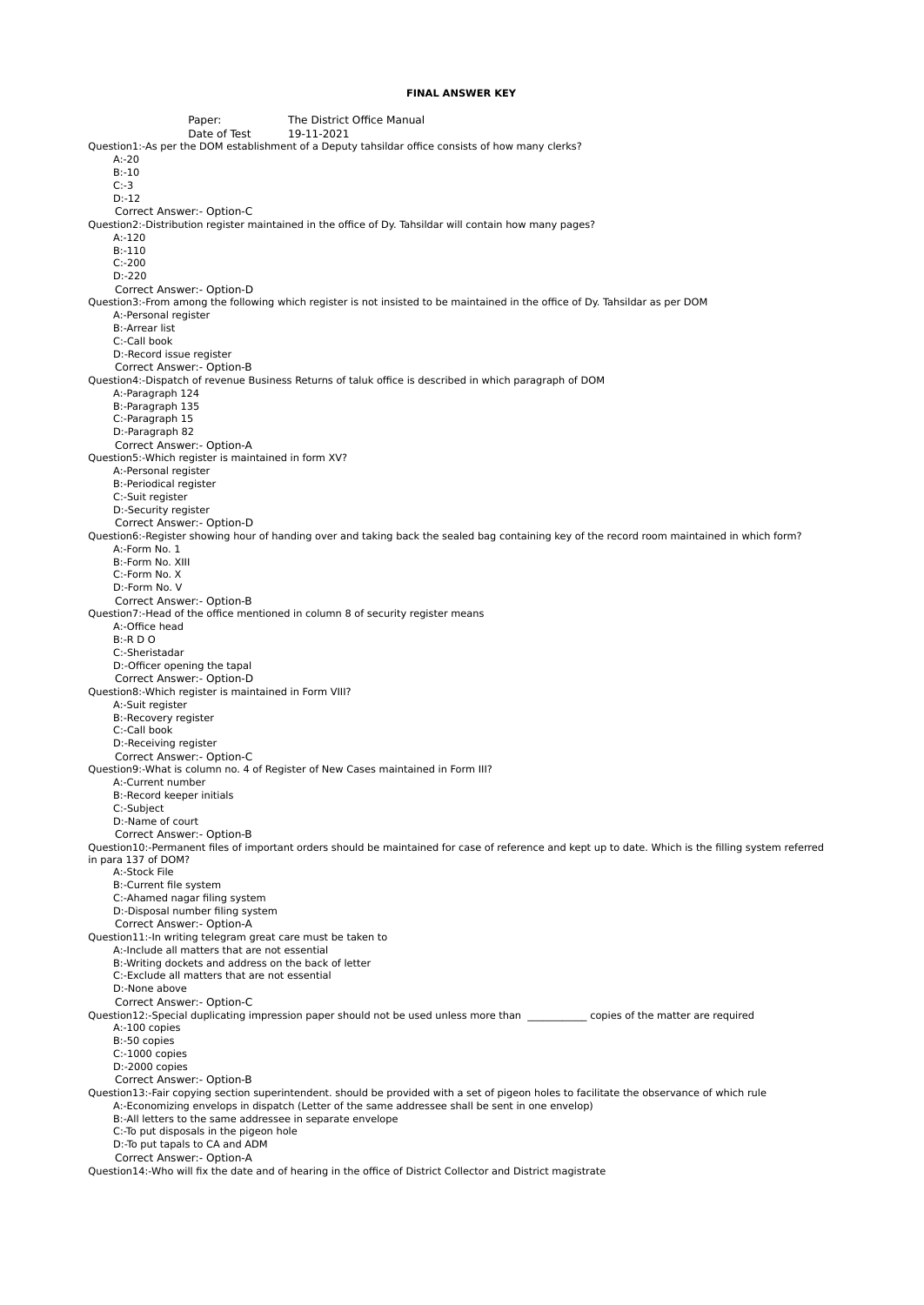A:-Sheristahdar B:-District Collector C:-Superintendent D:-Village officer Correct Answer:- Option-B Question15:-Papers submitted to the District Collector must be systematically arranged. It is the responsibility of who among the following to see the arrangement is properly adhered to A:-Camp clerk B:-Junior superintendent C:-Senior superintendent D:-Supt. Inspection suit Correct Answer:- Option-A Question16:-What is the Rule regarding punching of stamps? A:-Punched with small punch intended for tagging B:-Use binder clips C:-Properly punched with circular punch D:-No need to punch Correct Answer:- Option-C Question17:-Correction slip must be pasted into book which they belong. What is the prescribed time? A:-Within 3 days of their receipt in office B:-Within 30 days of receipt C:-Within 10 days of receipt D:-None above Correct Answer:- Option-A Question18:-Kerala gazette will be circulated as soon as it is received in office. Who must read and circulate? A:-RDO B:-Sub-collector C:-Clerk D:-Head of section Correct Answer:- Option-D Question19:-Revenue Divisional officer must submit the Revenue Business Return to Distinct collector by A:-20th of the month B:-10th of the month C:-5th of the month D:-25th of the month Correct Answer:- Option-B Question20:-Detailed arrears list is prepared in which form? A:-Form X B:-Form XX C:-Form VI D:-Form IX Correct Answer:- Option-A Question21:-Periodical register must be accompanied by which one of the following for inspection before the sirasthadar? A:-Charge register B:-LA register C:-Running note file D:-Distribution register Correct Answer:- Option-C Question22:-What is Title as per para 103 of DOM? A:-The entry in the index relating to an individual purpose B:-Document C:-Purchase D:-Filing Correct Answer:- Option-A Question23:-What is the method used in the record room for filing in index slips A:-Filed in one combined index for the whole office B:-Filed in separate index for separate sections C:-Filed in one combined index for each section D:-None above Correct Answer:- Option-A Question24:-Who among the following should personally scrutinize the R disposal file which are 30 year old? A:-Village officer B:-Head clerk C:-Revenue Divisional Officer D:-CA to district Collector Correct Answer:- Option-C Question25:-Income tax files will be kept for \_\_\_\_\_\_\_ years as per para 96 of DOM A:-One year B:-10 years C:-6 months D:-One month Correct Answer:- Option-B Question26:-Which disposals to be retained permanently? A:-L Dis B:-K Dis (K Disposal) C:-R Dis (R Disposal) D:-XN Dis Correct Answer:- Option-C Question27:-Which among the following disposals can be destroyed after 3 years A:-Distribution register B:-K disposal C:-L Dis D:-R Dis Correct Answer:- Option-B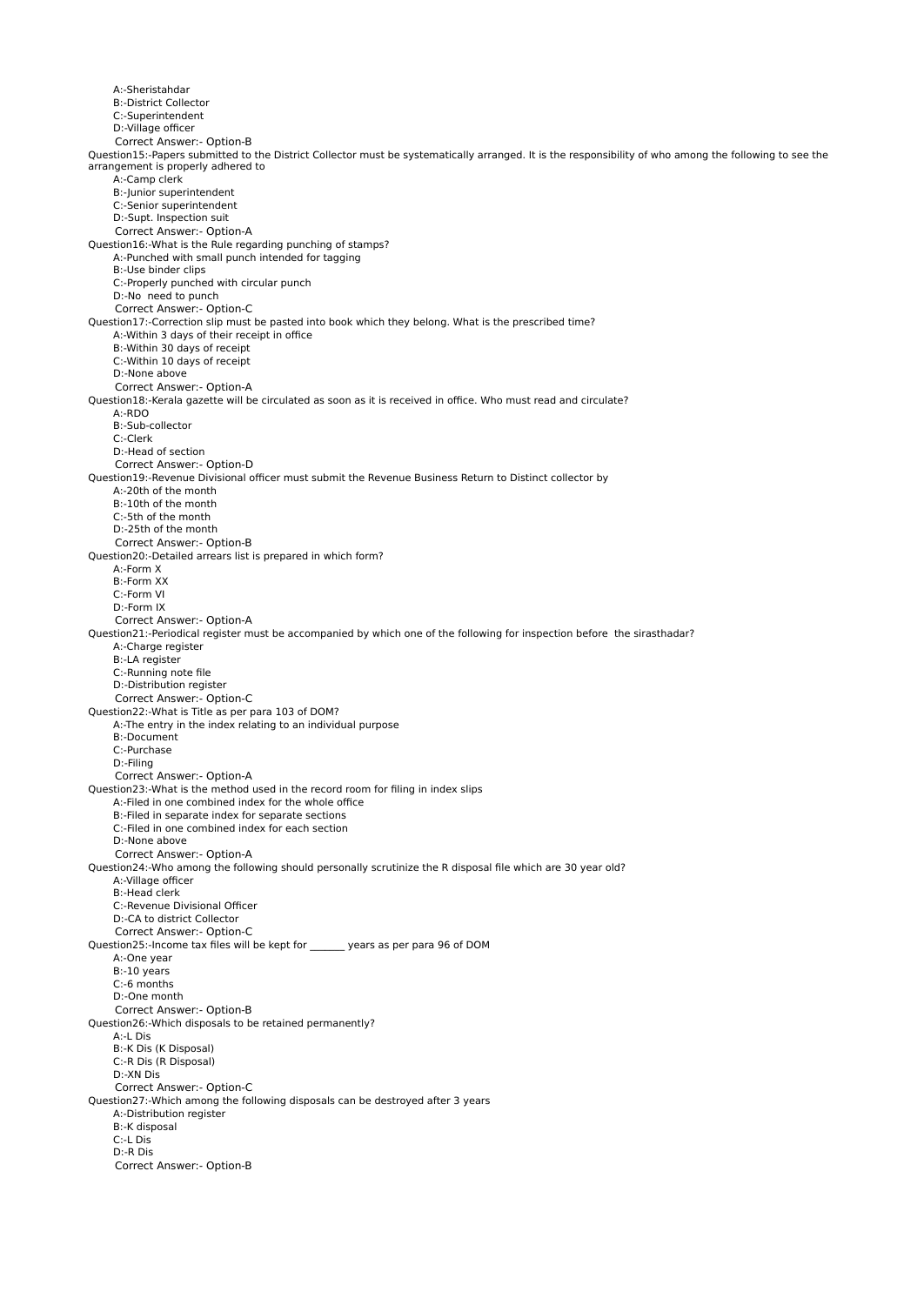Question28:-Which among the following registers can be destroyed after 10 years? A:-Periodical register B:-Distribution register C:-Personal register D:-Record issue register Correct Answer:- Option-A Question29:-Arrear list maintained inform VII can be destroyed after which period? A:-10 years B:-1 year C:-3 years D:-6 months Correct Answer:- Option-C Question30:-Dispatch by post and local delivery book will be destroyed after vears A:-5 years B:-3 years C:-1 year D:-8 years Correct Answer:- Option-B Question31:-In the office of Collector who will approve the list of disposals for destruction after the prescribed period. A:-District Collector B:-Tahsildar C:-Junior Superintendent D:-Village officer Correct Answer:- Option-A Question32:-What is the filing system adopted in the record room in the office of district Collector? A:-Horizontal filing system B:-Piled on top of the another C:-filed on the racks vertically D:-None above Correct Answer:- Option-C Question33:-Confidential records which the collector does not think it is necessary to retain in his own custody will be kept by whom? A:-Addl. Tahsildar B:-Sheristadar C:-bench Clerk D:-Revenue Inspector Correct Answer:- Option-B Question34:-What is the system filing used for filing confidential papers that the collector keeps in his own custody other papers that he wishes to refer to frequently A:-Ordinary filing system B:-Vertical filing system C:-Horizontal filing system D:-Roneo - number - alpha system of filing Correct Answer:- Option-D Question35:-Valuables intended for dispatch to other offices will be put in to envelops or packets in the presence of \_\_\_\_\_\_\_\_\_\_\_\_ as per para 77 of DOM A:-Village officer B:-ADM C:-Supt. Fair copy section D:-CA to Dy. Collector Correct Answer:- Option-C Question36:-Forfeiture of casual leave will ordinary be penalty for late attendance with out permission. A clerk who has got 6 late attendance without permission. How many days of casual leave will be forfeited A:-Two days B:-One days C:-Five days D:-Six days Correct Answer:- Option-A Question37:-All members of establishment are expected to attend office in time. What is the hour if attendance? A:-9 am to 5 pm B:-10 am to 4 pm C:-10 am to 5 pm D:-9.30 am to 5 pm Correct Answer:- Option-C Question38:-What is the interval allowed for tiffin or lunch? A:-Half an hour between 1.30 pm and 2.30 pm B:-One hour between 1 pm and 2 pm C:-One hour between 1.30 pm and 2.30 pm  $D:-1^(1)/(2)$  Hours between 1.30 pm ad 3 pm Correct Answer:- Option-A Question39:-Muslim members of the staff will be allowed to be absent from duty \_\_\_\_\_\_\_ on Friday to attend Juma prayers A:-One hour between 12.30 pm and 2.30 pm B:-One hour between 1pm and 2 pm C:-2 hours between 12.30 pm and 2.30 pm D:-Half an hour between 12.30 pm and 1pm Correct Answer:- Option-C Question40:-In the office of the District collector Sheristadar will close the attendance register A:-30 minutes after the office open B:-10 minutes after the office open C:-One hour after the office open D:-5 minutes after the office open Correct Answer:- Option-B Question41:-Casual leave will not be granted on vague and general grounds such as A:-Urgent private affairs B:-Marriage of daughter C:-Treatment for chicken pox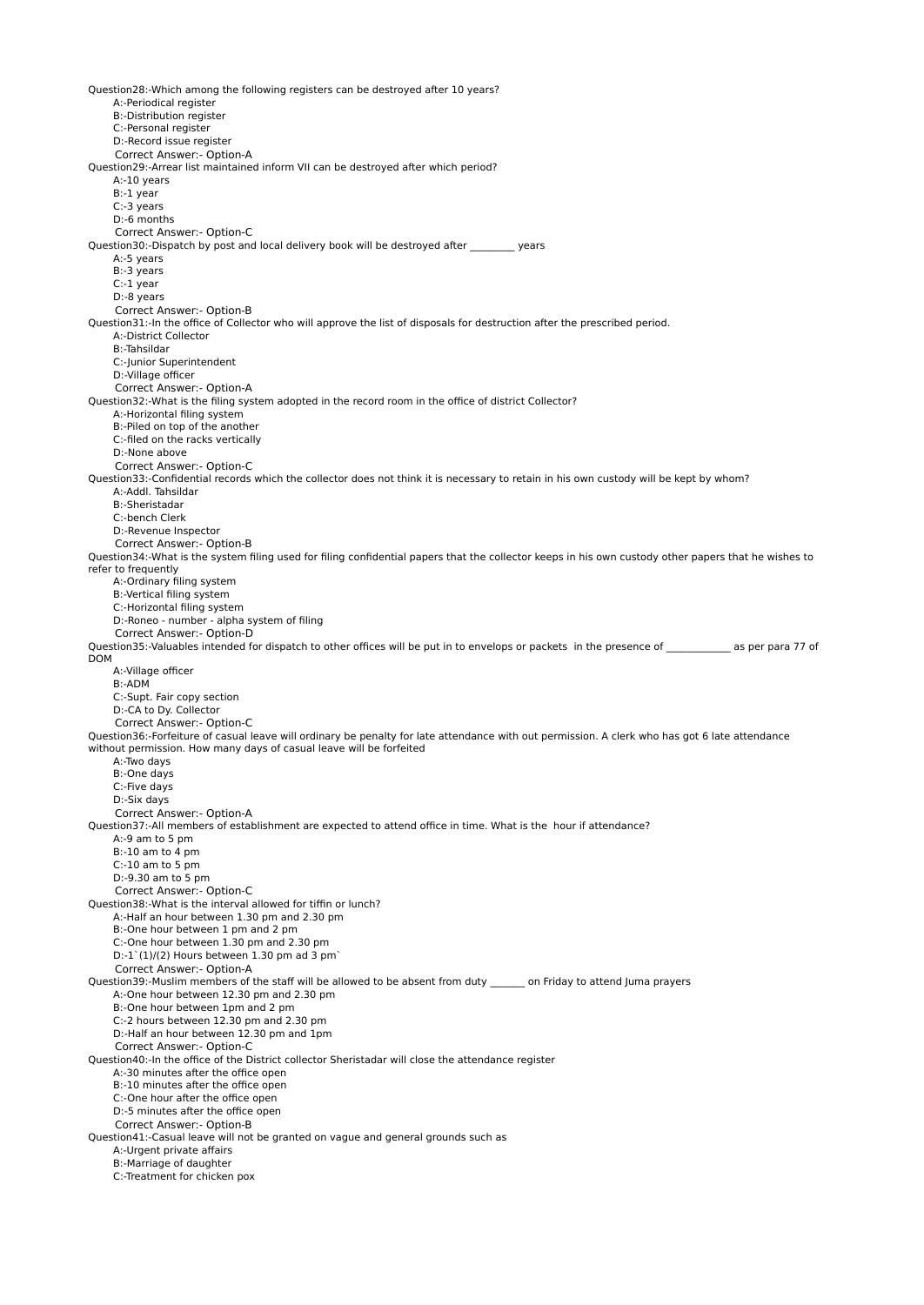D:-None above Correct Answer:- Option-A Question42:-Application of a peon for casual leave will have to be routed through whom A:-Bench clerk B:-Daffedar C:-Village man D:-Village assistant Correct Answer:- Option-B Question43:-In the office of District Collector the application for casual leave of employees wil be submitted to and disposed of by whom as per pa ra 7 of DOM A:-Iunior Supt. B:-Addl. Tahsildar C:-Clerk D:-Sheristadar Correct Answer:- Option-D Question44:-Whenever a case of cholera occurs at the dwelling of any clerk he must report the fact to Shirastadar by A:-In writing B:-By verbal message C:-By. regd. Post D:-In writing through special messenger Correct Answer:- Option-B Question45:-While in office all members of the establishment must behave A:-Quiet and dignified manner B:-They must speak loudly C:-Accept presents from outsiders D:-Accept remuneration from petitioners Correct Answer:- Option-A Question46:-The District Collector is allowing visitors from 3pm only. But as per DOM collector will be prepared receive visitors who wish to see him on official matter on A:-Office day 3 pm to 6pm B:-Holiday C:-Any office day during office hours D:-Office day 4 pm to 6 pm Correct Answer:- Option-C Question47:-Who is responsible to see that District collector's rooms are properly swept and dusted daily? A:-Daffedar B:-Dy. Collector C:-RDO D:-Junior supt. RR Section Correct Answer:- Option-A Question48:-New case Register can be destroyed after \_\_\_\_\_\_\_\_\_ years A:-One year B:-10 years C:-5 years D:-2 years Correct Answer:- Option-C Question49:-Register of papers issued from and returned to the record room is maintained in which Form? A:-Form X of appendix A B:-Form XIV of appendix B C:-Form II of appendix D D:-Form III of appendix F Correct Answer:- Option-B Question50:-The Record Issue register and record taken out register will be sent to the concerned. Who will acknowledge the receipt of the records in the register? A:-Clerk B:-Superintendent C:-Tahsildar D:-Village field assistant Correct Answer:- Option-A Question51:-Dividing office into convenient sections and drawing up clear distribution list showing subject, section, head of each section etc is known as: A:-Dr. Maclean's system B:-Alahabad system C:-Tottenhan system D:-None above Correct Answer:- Option-C Question52:-To ensure the regular and systematic return of records to the record room, what should the record keeper do? A:-Should prepare arrears list for each section for all records which have been absent from the record room B:-The record keeper will inspect the personal register C:-Record keeper will inform the fair copy supt D:-None above Correct Answer:- Option-A Question53:-What is the vertical filing of records A:-All records will be filled in the record rack vertically B:-Arrangement of records horizontally C:-Piling up records on the top of another D:-None above Correct Answer:- Option-A Question54:-In the office of district Collector who will give orders for destruction of files as detailed in para 96 DOM A:-RDO B:-Superintendent C:-District Collector D:-Head Clerk Correct Answer:- Option-C Question55:-Which one of the following disposal is to be retained permanently?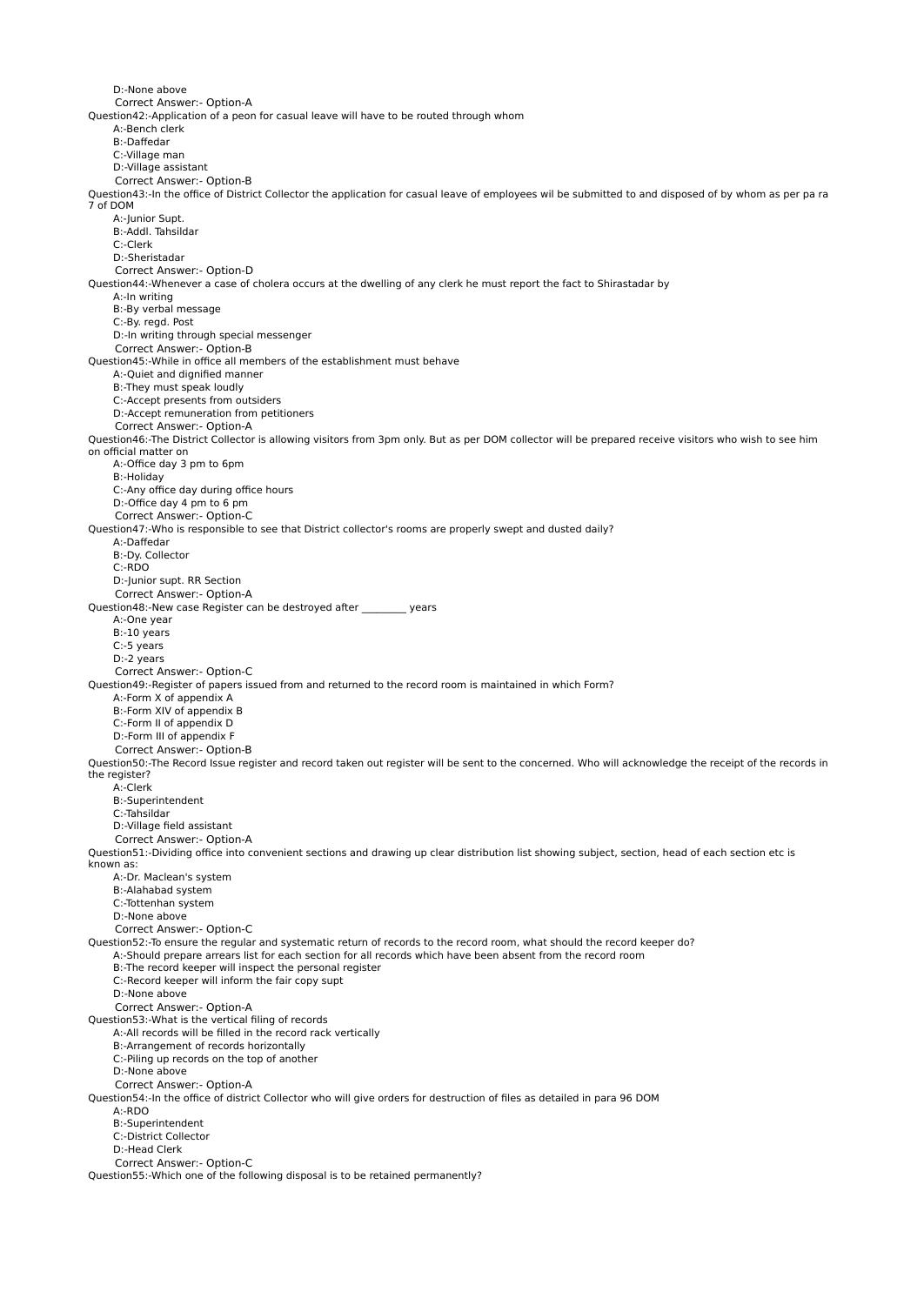A:-K Dis B:-S Dis C:-L Dis D:-R Dis Correct Answer:- Option-D Question56:-On return of the file with final orders regarding disposal, clerk must prepare in duplicate A:-Note file B:-Current file C:-Index slip D:-Draft letter Correct Answer:- Option-C Question57:-L Disposal (L Dis) can be destroyed after A:-10 years B:-3 years C:-1 year D:-6 months Correct Answer:- Option-C Question58:-From among the following which disposals in any case be indexed? A:-All 'R' and 'D' disposals B:-All 'K' disposals C:-All 'P' disposals D:-All 'N' disposals Correct Answer:- Option-A Question59:-In record room the slips are filed for whole office A:-Separate index for each slip B:-All slips will put in heaps C:-Slips are filed in one combined index for whole office D:-None above Correct Answer:- Option-C Question60:-The importance of prefixing titles to all communications should be remembered. it will be observed that, the rule that the title of every communication, petition etc. should be written at A:-Bottom B:-At the head of it C:-Middle D:-Right bottom Correct Answer:- Option-B Question61:-What is the title as detailed in para 103 of DOM A:-The entry in the index relating to an individual paper B:-Ownership C:-Transfer D:-Document Correct Answer:- Option-A Question62:-The first thing to do when writing an index title is to select A:-Head B:-Duplicating paper C:-Medium D:-Mode of conveyance Correct Answer:- Option-A Question63:-What is AS as detailed in para III of DOM A:-Assistant secretary B:-Additional surveyor C:-Appeal suit D:-All suit Correct Answer:- Option-C Question64:-A Document liable to stamp duty under Court Fee Act is insufficiently stamped. then what will do? A:-Will be rejected B:-Returned to the party to be sufficiently stamped C:-File will be closed D:-None above Correct Answer:- Option-B Question65:-When Collector is on tour files will be sent to camp office in accordance with a final tapal arrangement. Who will draft it. A:-ADM B:-Camp clerk C:-Office attendant D:-Distribution Clerk Correct Answer:- Option-B Question66:-What is the classification in arrangement of papers to the District Collector A:-Vertical system of file arrangement B:-Horizontal filing system C:-Ordinary, urgent and very urgent will be classified and arranged D:-Tagged into one bundle Correct Answer:- Option-C Question67:-Security register will be maintained in which form? A:-Form A B:-Form XV C:-Form V D:-Form VI Correct Answer:- Option-B Question68:-Which among the following is a Register not insisted to be maintained in a Revenue Divisional Office as per DOM? A:-Distribution Register B:-Call book C:-Stamp account D:-Suit register Correct Answer:- Option-D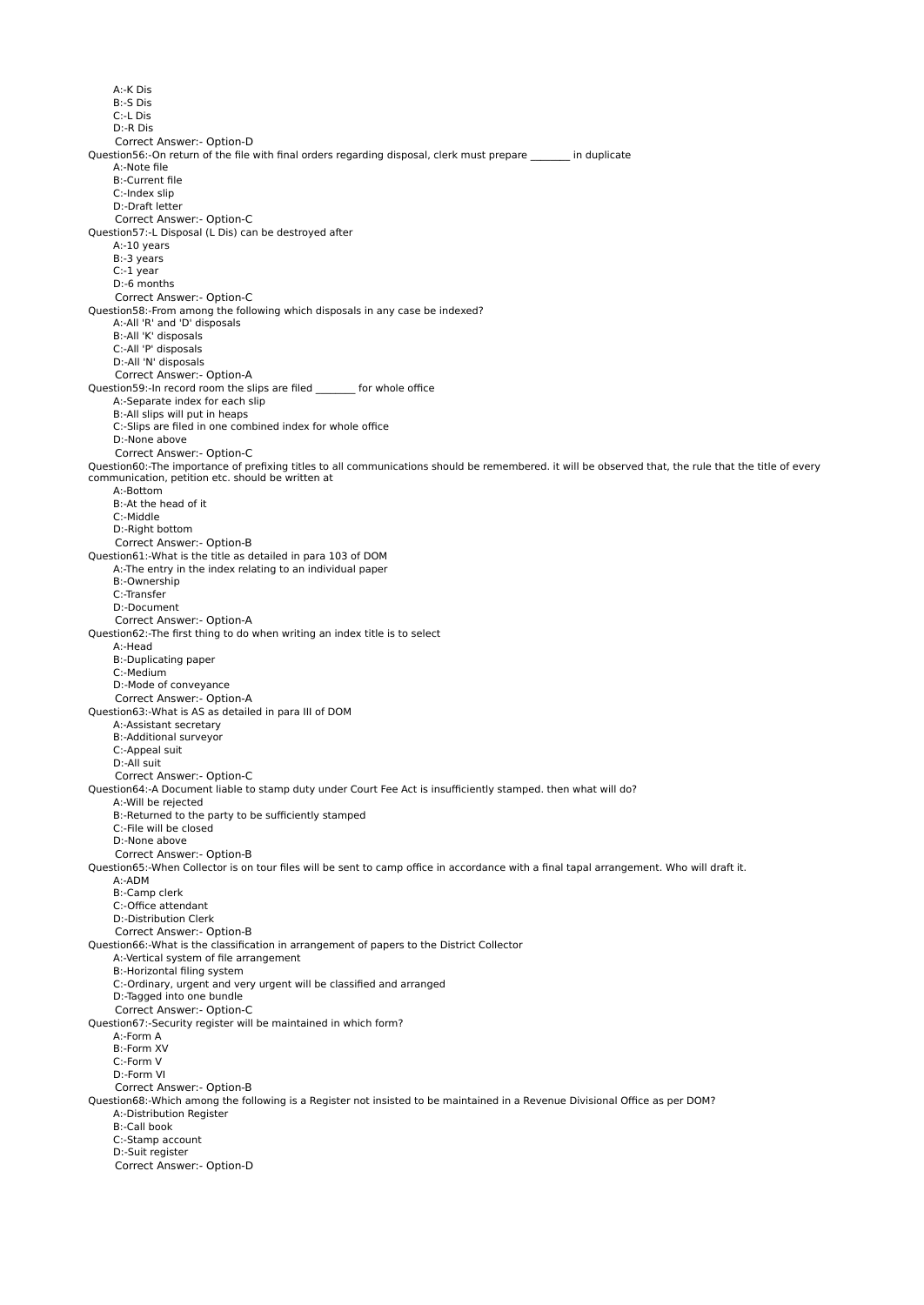Question69:-What is the colour of the jacket of R Disposal A:-Red B:-Brown C:-Black D:-White Correct Answer:- Option-B Question70:-As per DOM a revenue Divisional Office consist of establishment of clerks A:-Four to six B:-Twenty C:-Fifteen D:-Fifty Correct Answer:- Option-A Question71:-In a Revenue Divisional Office who is responsible for the prompt fair copying and dispatch of paper? A:-ADM B:-Sheristadar C:-Head clerk D:-Head draftsman Correct Answer:- Option-C Question72:-Ordinary calls will be registered in which register? A:-Personal register B:-Call book C:-Periodical register D:-Security register Correct Answer:- Option-A Question73:-Papers that lie over months and those which relate to the return of records and not registered in special register prescribed should be entered in which register? A:-Stamp account register B:-Copy application register C:-Call book D:-Fair copy register Correct Answer:- Option-C Question74:-What is X-N dis A:-papers which are to be lodged B:-Papers which are to return in original, do not register C:-Papers which are to be retained permanently D:-Papers which is to be destroyed after 5 years Correct Answer:- Option-B Question75:-K Disposal can be destroyed after a period of \_\_\_\_\_\_ years A:-15 years B:-20 years C:-30 years D:-3 years Correct Answer:- Option-D Question76:-In a taluk office subject to the general control of Tahsildar who should be made responsible for the supervision and control of the whole office A:-Head clerk B:-Head Quarter Dy. Tahsildar  $C:-$ J S  $(RR)$  D:-Clerk Correct Answer:- Option-B Question77:-What is column 5 of Distribution Register? A:-Record keeper acknowledgement with date B:-Serial number C:-Date of approval of draft D:-Initial of clerk Correct Answer:- Option-A Question78:-In the Office of Deputy Tahsildar, he should perform the functions assigned in the DOM. A:-Deputy Tahsildar and Junior Superintendent B:-Senior Superintendent Junior Superintendent C:-Collector and Sheristadar D:-Clerk and Head Clerk Correct Answer:- Option-C Question79:-What is Paragraph 95 of DOM? A:-Distribution of Tapals B:-Dispatch of letter C:-Destruction of Records D:-Passport application Correct Answer:- Option-C Question80:-What is column 3 of distribution register maintained in the office of Deputy Tahsildar A:-Number of clerk and his initial B:-Enclosure C:-Title D:-Record Keeper acknowledgement Correct Answer:- Option-A Question81:-In the office Deputy Tahsildar who will maintain the call book A:-Tahsildar B:-Clerk C:-Head Clerk D:-Surveyor Correct Answer:- Option-C Question82:-A call book maintained in the Taluk can be destroyed after \_\_\_\_\_\_\_\_\_\_ year A:-20 years B:-10 years C:-3 years D:-30 years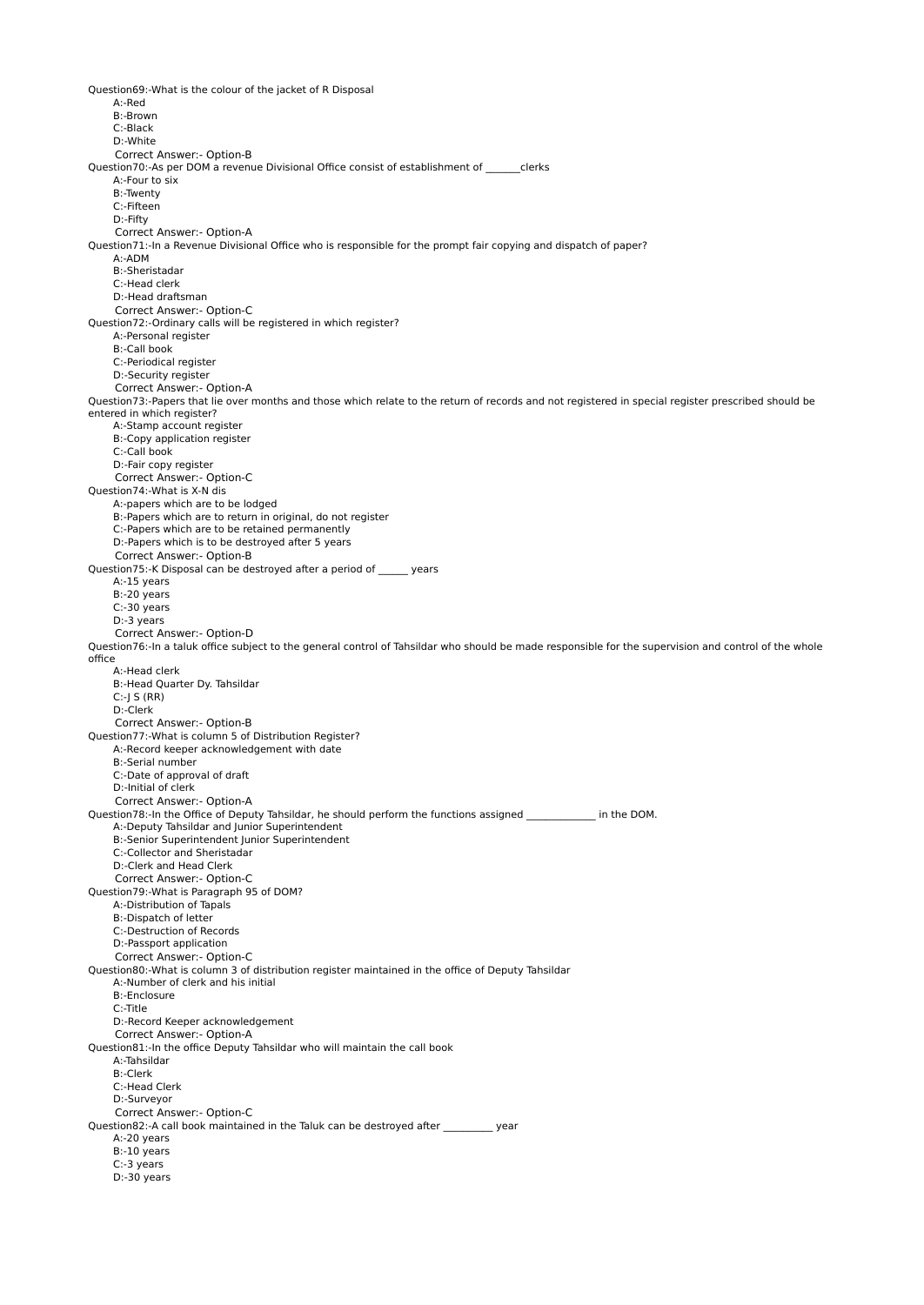Correct Answer:- Option-C Question83:-Register showing hours etc of handing over and taking back the sealed bag containing the key of the record room can be destroyed after A:-One year B:-10 years C:-20 years D:-30 years Correct Answer:- Option-A Question84:-Running note files to personal register maintained in the Revenue Divisional Office can be destroyed after A:-3 years B:-30 years C:-15 years D:-1 year Correct Answer:- Option-A Question85:-Pauper Suit register can be destroyed after A:-One year B:-6 months C:-10 years D:-One month Correct Answer:- Option-C Question86:-As per para 27 of DOM it is desirable that whenever possible the tapal should be opened in the presence of A:-Section Clerk B:-Typist C:-Junior Superintendent D:-District collector Correct Answer:- Option-D Question87:-Who will enter the valuables in the usual security Register in the office of the District Collector? A:-Tapal clerk B:-Head clerk C:-Bench Clerk D:-Junior Superintendent Correct Answer:- Option-A Question88:-In the office of district collector Shirastadar marked a paper "F". What does it mean? A:-For order B:-Rejected C:-Paper should be filed D:-Returned Correct Answer:- Option-C Question89:-A current that originates in the office is treated just like any other new case. The word \_\_\_\_\_\_\_ will be entered after the title A:-New case B:-Old case C:-Reference D:-Arising Correct Answer:- Option-D Question90:-Personal papers relating to officials will be indexed under A:-Name of the officer concerned B:-In the heading Suit C:-Confidential D:-None above Correct Answer:- Option-A Question91:-What papers need not be registered from among the following? A:-Paper marked "F" B:-Paper marked "S" C:-Papers marked "Urgent" D:-Papers marked 'Put up' Correct Answer:- Option-A Question92:-Papers marked \_\_\_\_\_\_\_\_\_ will be kept in a separate 'lodged' bundle and destroyed after one year. A:-R Dis B:-K Dis C:-XL Dis D:-D Dis Correct Answer:- Option-C Question93:-An application for renewal, of gun license should be entered in which register? A:-Personal register B:-Register of gun license C:-Security register D:-Copy application register Correct Answer:- Option-B Question94:-An application for renewal of gun license was submitted in the office of District Collector. Then "C" has been marked in the file. What does it mean? A:-Renewal B:-sanctioned C:-Returned D:-Cancelled Correct Answer:- Option-D Question95:-Plague correspondence should be entered in which register? A:-Register of valuables B:-Personal register C:-Security register D:-R R Register Correct Answer:- Option-B Question96:-What is the colour of fly leaf of current file? A:-Black B:-Red C:-Brown